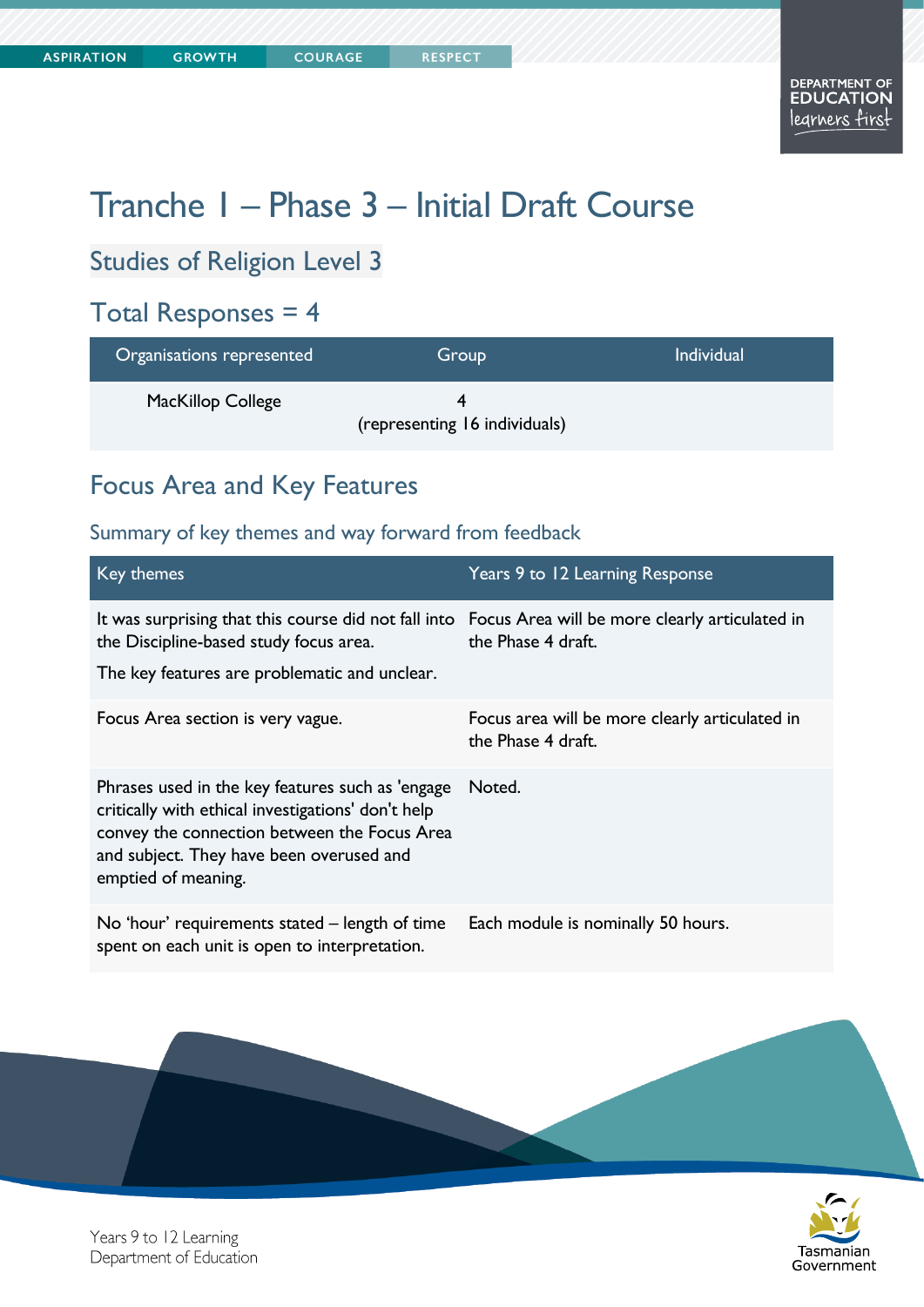| Key themes                                                                                                        | Years 9 to 12 Learning Response                                                               |
|-------------------------------------------------------------------------------------------------------------------|-----------------------------------------------------------------------------------------------|
| Units are too similar.                                                                                            | Noted for the development of Phase 4 draft.                                                   |
| The explanation of the term "transdisciplinary"<br>is unclear.                                                    | Noted for workshopping with Critical Friends<br>and Years 9-12 Learning for the Phase 4 draft |
| The term 'exhibit' might also appear onerous to<br>students - this needs to be defined in its<br>broader meaning. | Noted.                                                                                        |
| Please define "ideate" or provide examples.                                                                       | <b>Noted</b>                                                                                  |
| The term 'exhibit' seems to suggest a rather<br>onerous level of final product.                                   | <b>Noted</b>                                                                                  |

### Course Rationale and Description

#### Summary of key themes and way forward from feedback

| Key themes                                                         | Years 9 to 12 Learning Response                                                                                                             |
|--------------------------------------------------------------------|---------------------------------------------------------------------------------------------------------------------------------------------|
| The phrase, 'dynamic and changing nature of<br>religion' is vague. | The phrase comes from the current course<br>rationale, it suggests that religion has an<br>adaptive, responsive and evolving element to it. |
| It sounds more like a wish than a rationale.                       | Noted.                                                                                                                                      |

### Integration of General Capabilities

| Key themes                                                                           | Years 9 to 12 Learning Response                                                                                                                                                   |
|--------------------------------------------------------------------------------------|-----------------------------------------------------------------------------------------------------------------------------------------------------------------------------------|
| Does not appear to align with some of the key<br><b>Cross Curriculum Priorities.</b> | Cross Curriculum Priorities in this course will<br>be articulated through baseline resources,<br>support materials or in individual providers'<br>teaching and learning programs. |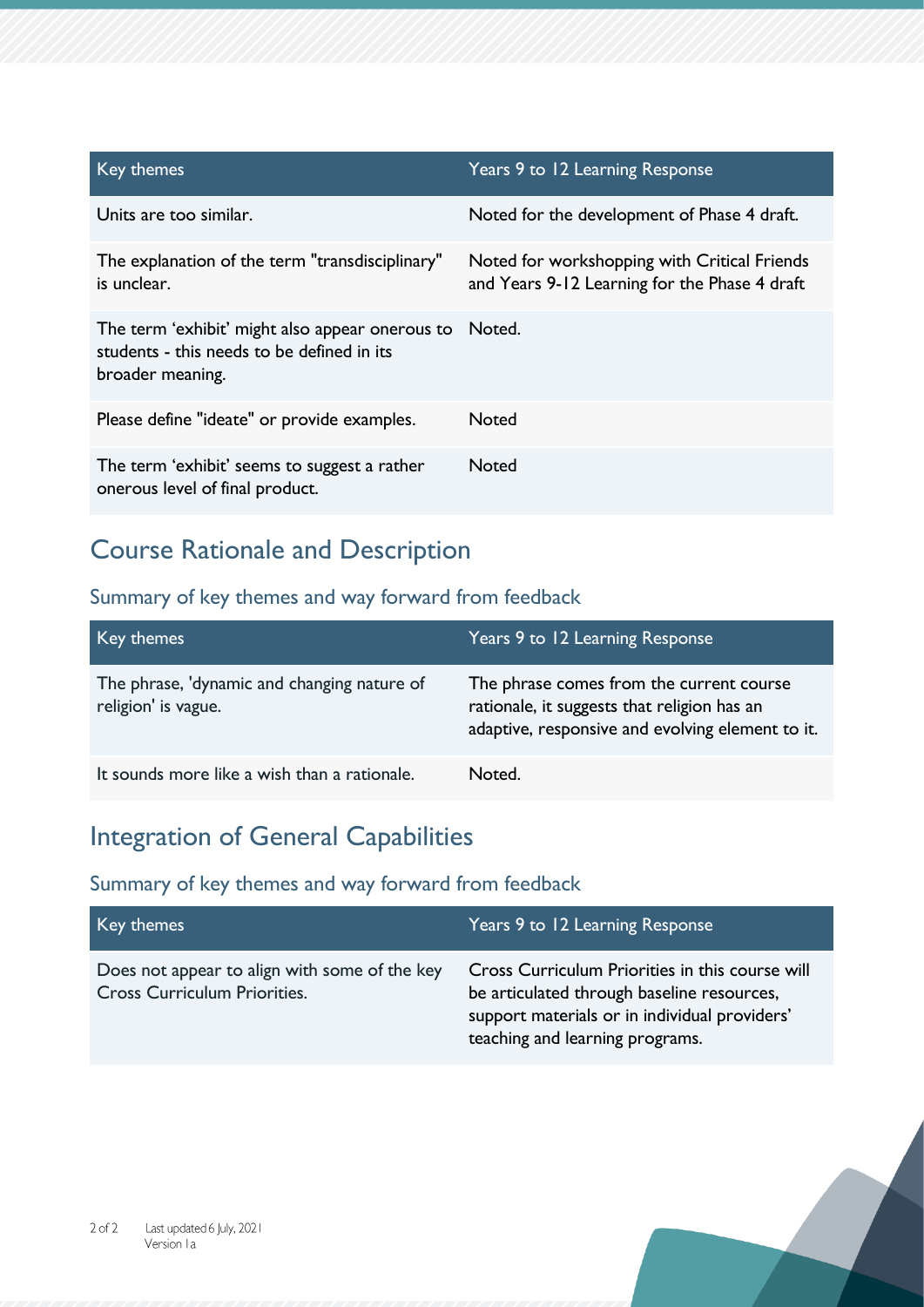### Pathways

Summary of key themes and way forward from feedback

| Key themes                                              | Years 9 to 12 Learning Response                                                                    |
|---------------------------------------------------------|----------------------------------------------------------------------------------------------------|
| What about students taking this course for<br>interest? | The pathways information in the course<br>document is intended to provide specific<br>information. |

# Course Requirements

| Key themes                                                                                                                                                                                | Years 9 to 12 Learning Response                                                  |
|-------------------------------------------------------------------------------------------------------------------------------------------------------------------------------------------|----------------------------------------------------------------------------------|
| Students may be intimidated by the scope given<br>to them in terms of the range of topics they<br>could choose for their in-depth studies.                                                | There is teacher agency as well as learner<br>agency in the selection of topics. |
| Is this referring to 'pathways' or 'course<br>requirements'?                                                                                                                              | Course requirements.                                                             |
| Module 3 - Depth Study A topics are limited<br>and boring.                                                                                                                                | Noted.                                                                           |
| We believe you need to emphasize that<br>students attempting this course need to have<br>satisfactory or above satisfactory literacy skills.<br>Students need to be independent learners. | Noted for discussion with Years 9 to 12<br>Learning for Phase 4 draft.           |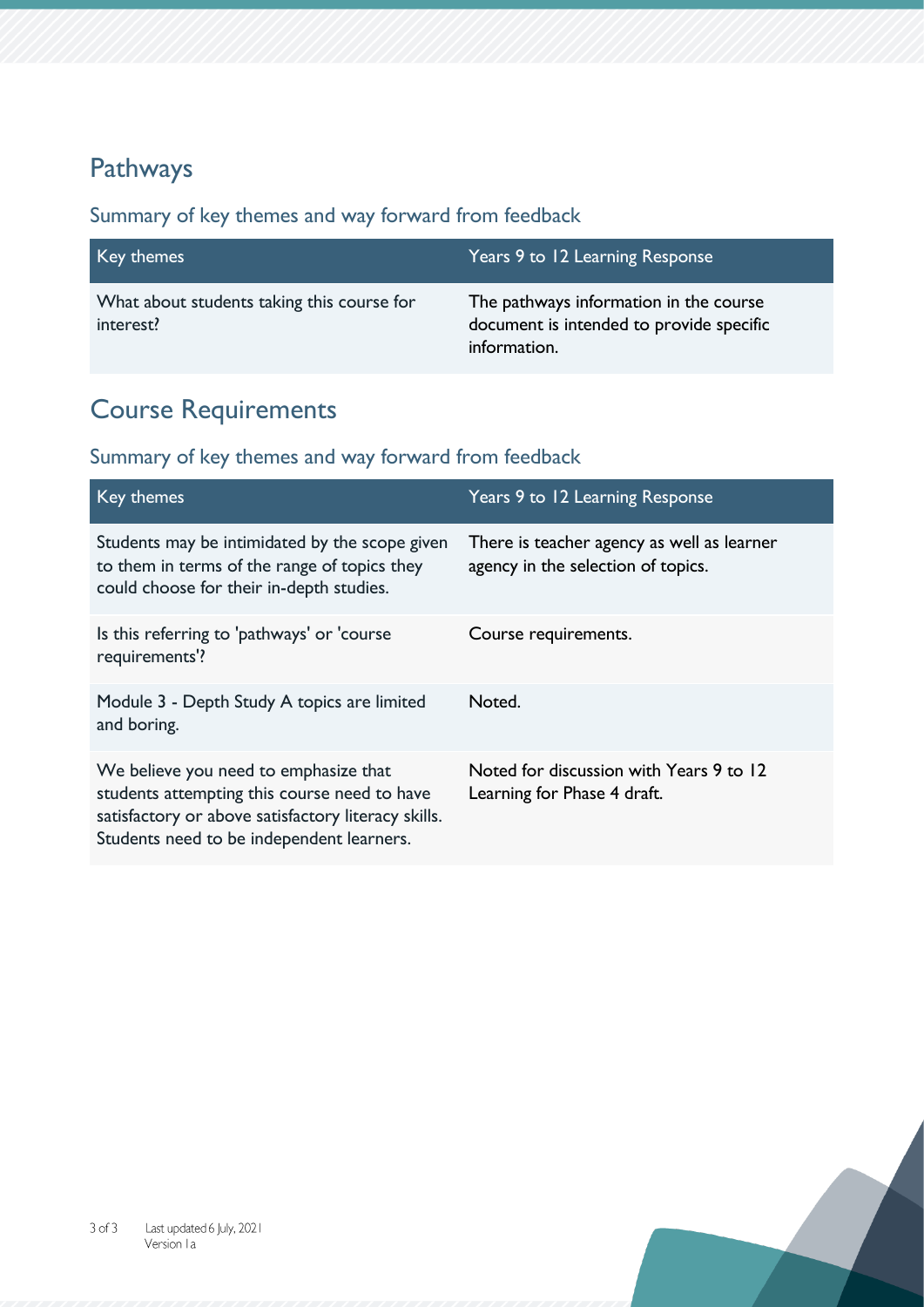## Course Structure, Delivery and Progression

#### Summary of key themes and way forward from feedback

| Key themes                                                                                                                                                                                                                                                                                                                       | Years 9 to 12 Learning Response                                                        |
|----------------------------------------------------------------------------------------------------------------------------------------------------------------------------------------------------------------------------------------------------------------------------------------------------------------------------------|----------------------------------------------------------------------------------------|
| The structure of the course for students who<br>have not completed the Level 2 course is<br>complicated and demanding.                                                                                                                                                                                                           | The two pathways in Module I will be refined<br>and streamlined for the Phase 4 draft. |
| Rigidity of 3 modules provide no scope for<br>context setting and introductory unit to ground<br>students in the context behind studying religion<br>as a discipline. The order of delivery is also<br>somewhat illogical. 4 units and an introductory<br>unit would prove to offer the depth required<br>for humanities topics. | Three modules per course is currently a<br>requirement for all new courses.            |
| The phrase in the course document looks very<br>generic. As per the rationale, looks more like a<br>vague wish than a specific addressing of the<br>developmental progression for this course.                                                                                                                                   | The phrase is 'generic'.                                                               |
| We find Module I confusing and demanding.                                                                                                                                                                                                                                                                                        | Module I will be simplified for the Phase 4 draft.                                     |
| Organisation of the course document is<br>awkward.                                                                                                                                                                                                                                                                               | Noted.                                                                                 |

## Module Content

| Key themes                                      | Years 9 to 12 Learning Response           |
|-------------------------------------------------|-------------------------------------------|
| The links between Module 1 and Module 2 are     | These two issues will be workshopped with |
| confusing, as are the alternative entry points. | Critical Friends for the Phase 4 draft.   |
| Request for more clarity around intent for the  | These two issues will be addressed in     |
| content along with some suggestions.            | supporting baseline resources.            |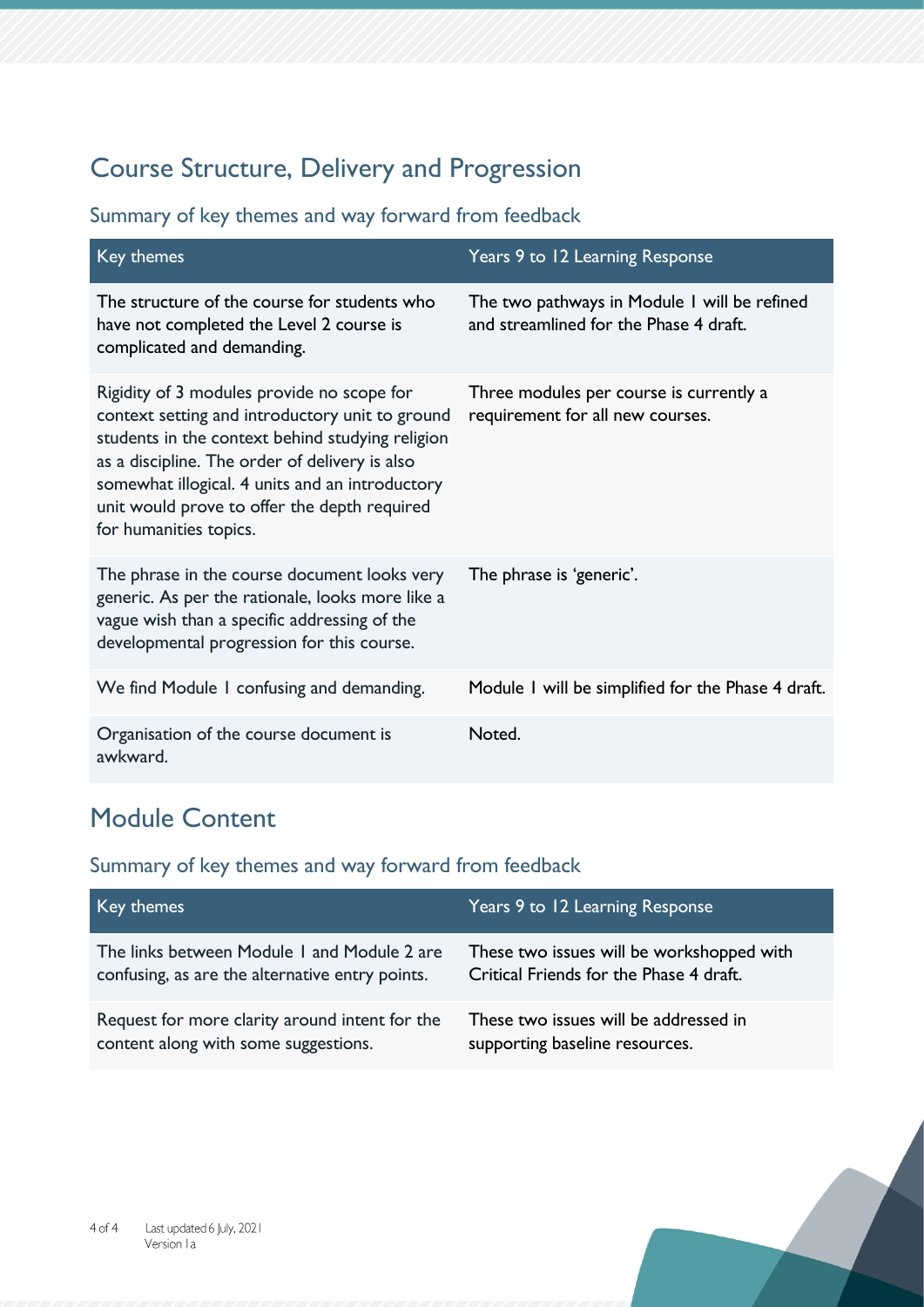| Key themes                                                                                                                                                                                                                                                         | Years 9 to 12 Learning Response                                                                                                                                                                   |
|--------------------------------------------------------------------------------------------------------------------------------------------------------------------------------------------------------------------------------------------------------------------|---------------------------------------------------------------------------------------------------------------------------------------------------------------------------------------------------|
| Not always clear where Module I discussion<br>ends and where Module 2/3 begins.                                                                                                                                                                                    | This will be primarily addressed in the baseline<br>resources support material, though some clarity<br>will be added for the Phase 4 draft.                                                       |
| Comments about specific content.                                                                                                                                                                                                                                   | Comments and suggestions will be<br>workshopped with Critical Friends for the<br>Phase 4 draft.                                                                                                   |
| Many of the bullet points are too generalised to<br>give meaningful guidance on the level of depth<br>required. This should be included in the TASC<br>document, not left for a teaching and learning<br>guide which may not be authorised or approved<br>by TASC. | At this point in time, elaborations of key<br>content and skills are planned for support<br>materials rather than the course document.                                                            |
| Correction suggested.                                                                                                                                                                                                                                              | Noted.                                                                                                                                                                                            |
| No opportunity to compare religious views on<br>an ethical issue in Module 2 and this limits the<br>depth of learning/analysis.                                                                                                                                    | A discussion of variance of opinion within the<br>tradition or contrast with an alternative<br>religious or non-religious position on the issue<br>is required for the Module 2 work requirement. |
| Module 3 - Depth Study A topics are limited<br>and boring.                                                                                                                                                                                                         | Noted.                                                                                                                                                                                            |
| Clarity of intent sought and some limit to<br>learner agency.                                                                                                                                                                                                      | Will be addressed in the Phase 4 draft, noting<br>that teacher and learner agency are desirable<br>where possible and practical.<br>Will be addressed in support material.                        |
| Concern with complexity of Module 3.                                                                                                                                                                                                                               | The language in the course document will be<br>simplified where possible and appropriate.                                                                                                         |

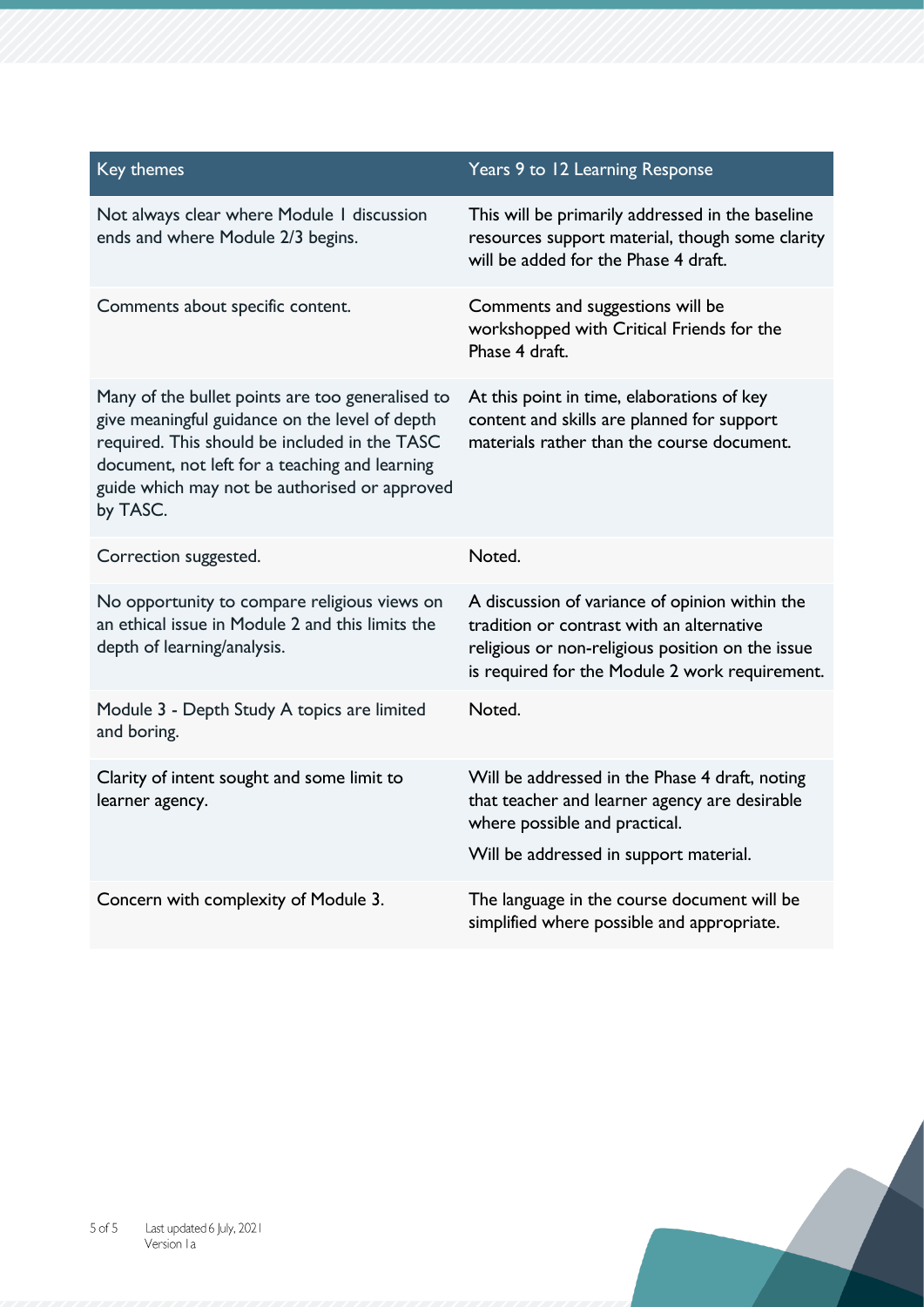## Criteria and Standards

#### Summary of key themes and way forward from feedback

| Key themes                                                                                                                                                         | Years 9 to 12 Learning Response                                                                                 |
|--------------------------------------------------------------------------------------------------------------------------------------------------------------------|-----------------------------------------------------------------------------------------------------------------|
| Content and criteria of the course at times is<br>misleading and arbitrary.                                                                                        | This feedback will be workshopped with<br>Critical Friends and Years 9 to 12 Learning<br>for the Phase 4 draft. |
| Criterion I - Doesn't adequately cover the<br>spectrum of communication skills.                                                                                    | The criterion is not intended to cover the full<br>spectrum of communication, only 3 elements<br>of it.         |
| Criterion 3 - Please rewrite so a student, parent<br>(and teacher) can understand.                                                                                 | Noted, the descriptor mentioned will be<br>rewritten. Feedback will be incorporated in<br>the Phase 4 draft.    |
| The reduction to three standards and clear criteria Noted.<br>is most welcome.                                                                                     |                                                                                                                 |
| Metacognition is a word that needs explaining<br>more clearly to students in the overarching<br>criterion statement.                                               | Will do so in the support material.                                                                             |
| Criterion $-6$ Once again the word "test" will have Noted to be addressed in the Phase 4 draft.<br>different connotations to students and parents and<br>teachers. |                                                                                                                 |

# Appendix 1 - Line of Sight

| Key themes                                                                                                                   | Years 9 to 12 Learning Response                      |
|------------------------------------------------------------------------------------------------------------------------------|------------------------------------------------------|
| Sorry, out of time to answer adequately, but<br>saying 'yes' sounds like a ringing endorsement<br>which would be misleading. | Noted.                                               |
| Course document is unwieldy.                                                                                                 | Noted for discussion with Years 9 to 12<br>Learning. |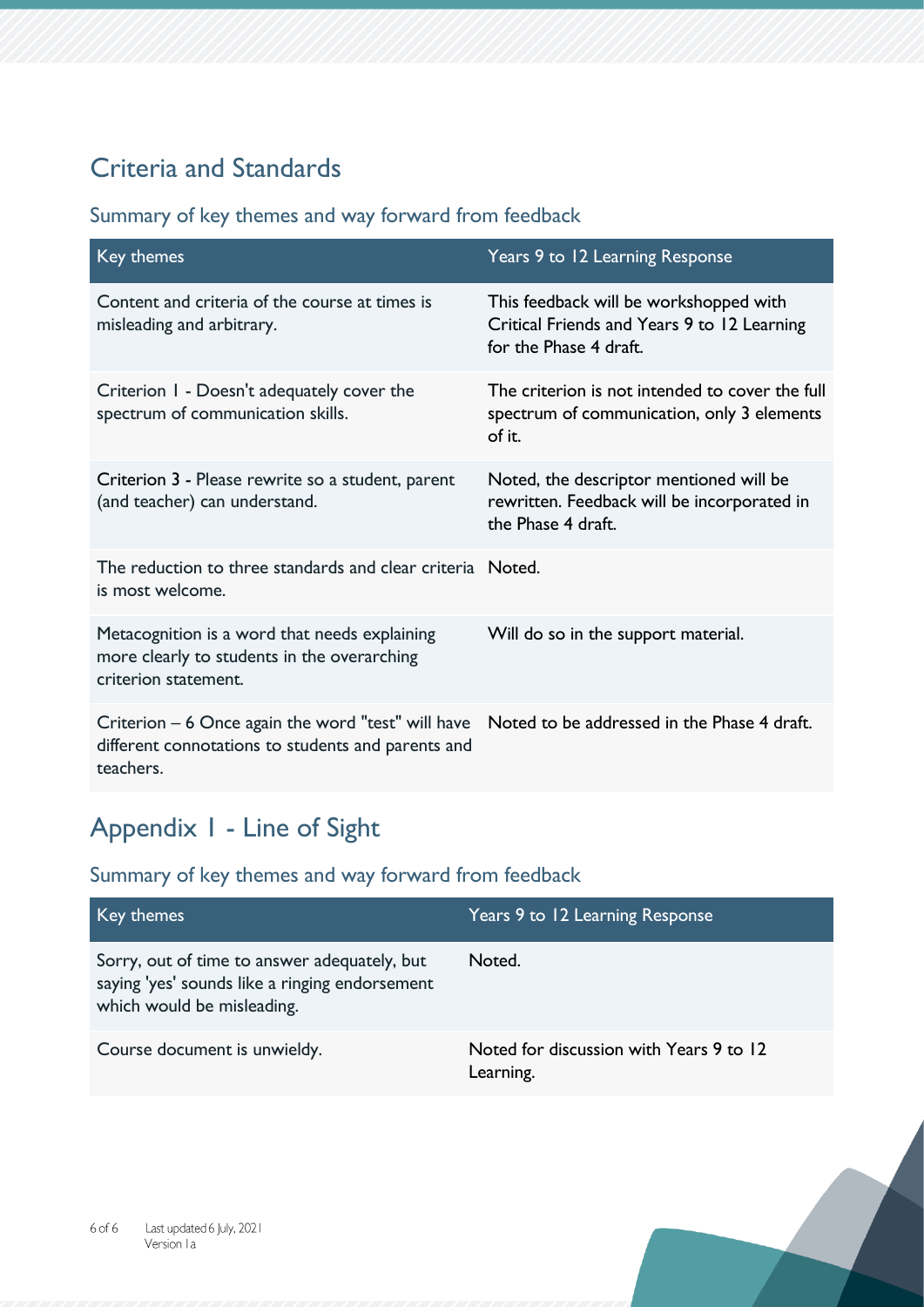## Appendix 2 – Alignment to Curriculum Frameworks

#### Summary of key themes and way forward from feedback

| Key themes                                | Years 9 to 12 Learning Response |
|-------------------------------------------|---------------------------------|
| The whole curriculum framework is flawed. | Noted.                          |

#### Appendix 3 – Work Requirements

| Key themes                                                                                                      | Years 9 to 12 Learning Response                                                                                                                                                         |
|-----------------------------------------------------------------------------------------------------------------|-----------------------------------------------------------------------------------------------------------------------------------------------------------------------------------------|
| Questions regarding assessment and clarity<br>regarding links to the course rationale (Module<br>$\vert$ ).     | Line of Sight is to be checked and refined for<br>Phase 4 drafts.                                                                                                                       |
| Questions regarding how manageable the work<br>requirements are over a one-year period.                         | Work Requirements are to be checked for<br>suitability at level and amended for Phase 4 draft<br>as necessary.                                                                          |
| Why are Work Requirements an appendix?                                                                          | Noted.                                                                                                                                                                                  |
| Work Requirements are unclear and too broad.                                                                    | Work Requirements are aligned in complexity<br>with those in the current course. Feedback will<br>be workshopped with Critical Friends and<br>outcomes contribute to the Phase 4 draft. |
| Four assessment tasks throughout the entire<br>course is unreasonable and insufficient.                         | The Work Requirements do not prescribe the<br>total assessment allowed for the course.                                                                                                  |
| Students appear to be limited to Depth Study<br>and essay style writing in this course - is this<br>deliberate? | Work Requirements to be revised for the<br>Phase 4 draft.                                                                                                                               |
| Students appear to need to be very<br>independent learners.                                                     | Noted for the support materials.                                                                                                                                                        |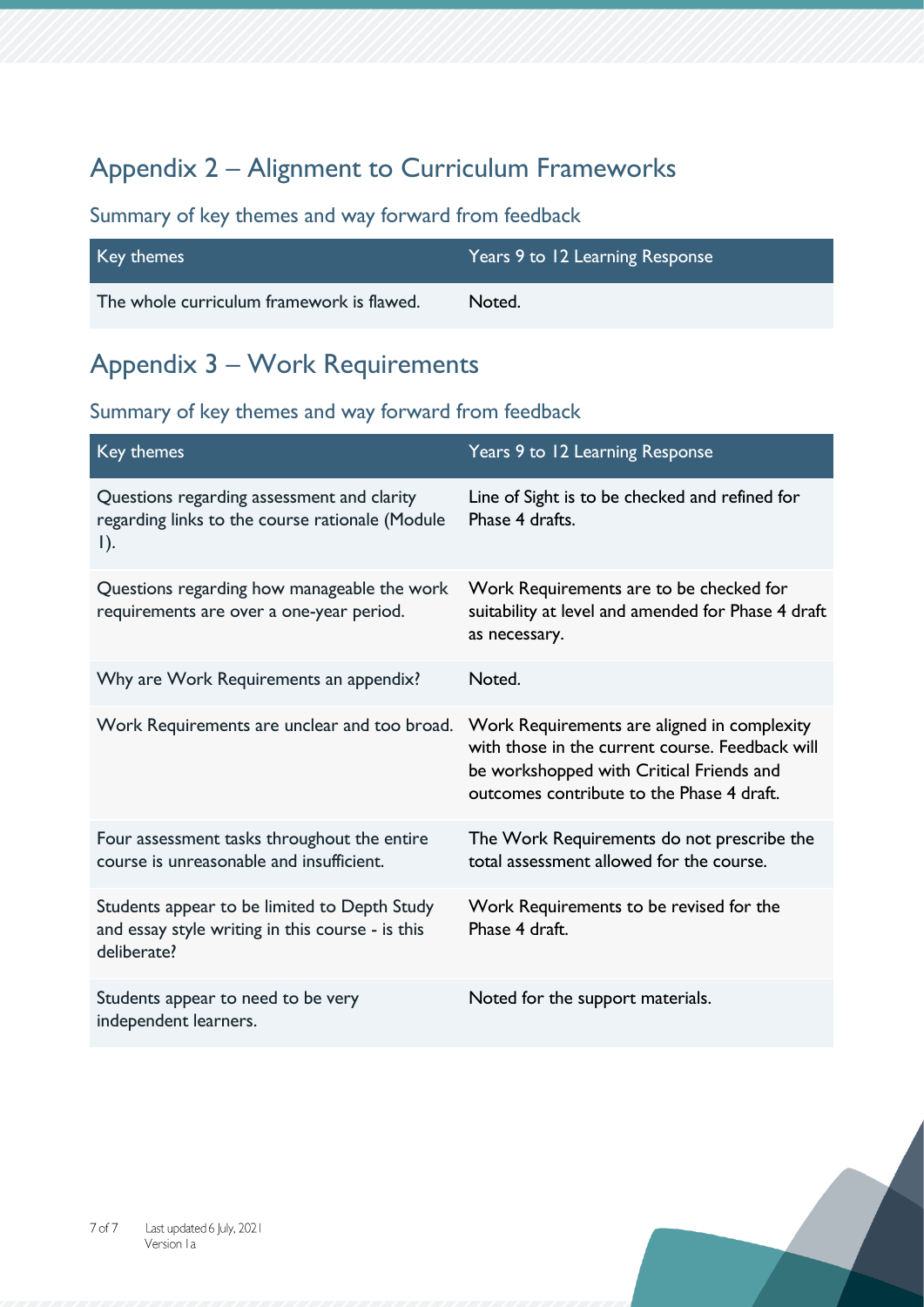| Key themes                                                                            | Years 9 to 12 Learning Response                                                                                                                                |
|---------------------------------------------------------------------------------------|----------------------------------------------------------------------------------------------------------------------------------------------------------------|
| Concern that demands of Work Requirements<br>across several courses will be too much. | This aspect will be discussed with Years 9 to 12<br>Learning.                                                                                                  |
| External assessment suggestions were made.                                            | Noted for the support materials and for<br>clarification in the Phase 4 draft.                                                                                 |
|                                                                                       | See above.                                                                                                                                                     |
|                                                                                       | Work Requirements do not constitute the total<br>of assessment in the course and providers<br>should implement the formative assessment that<br>they see fits. |

### Further Appendices

Summary of key themes and way forward from feedback

| Key themes | Years 9 to 12 Learning Response |
|------------|---------------------------------|
|            |                                 |

## Further Feedback and General Comments

| Key themes                                                                                                                                                                | Years 9 to 12 Learning Response                                                    |
|---------------------------------------------------------------------------------------------------------------------------------------------------------------------------|------------------------------------------------------------------------------------|
| The course outline did not explicitly state what<br>form of assessment would be used.                                                                                     | Only recommendations can be made for<br>external assessment. TASC determines this. |
| Work samples will be vital, especially as many<br>schools will be offering this subject for the first<br>time, given expansion of Year 7-10 schools to<br>$11$ and $12$ . | Noted for the provision of baseline resources.                                     |